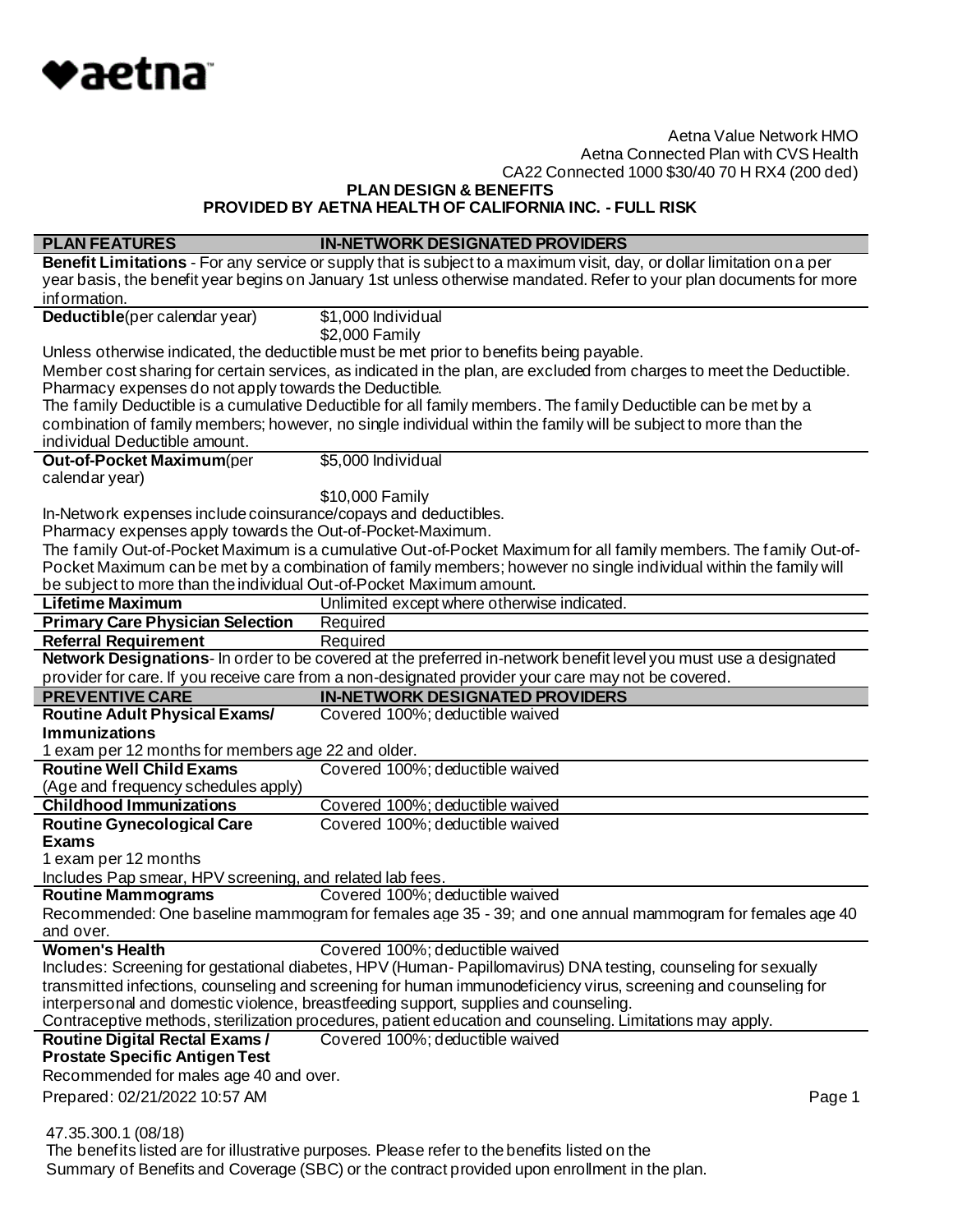

**PLAN DESIGN & BENEFITS**

**PROVIDED BY AETNA HEALTH OF CALIFORNIA INC. - FULL RISK**

| <b>Colorectal Cancer Screening</b>                              | Covered 100%; deductible waived                                                                                     |  |
|-----------------------------------------------------------------|---------------------------------------------------------------------------------------------------------------------|--|
| Recommended: For all members age 45 and over.                   |                                                                                                                     |  |
| Frequency schedule applies.                                     |                                                                                                                     |  |
| <b>Routine Eye Exams</b>                                        | Covered 100%; deductible waived                                                                                     |  |
| 1 routine exam per 24 months.                                   |                                                                                                                     |  |
| Direct access to participating providers without a referral.    |                                                                                                                     |  |
| <b>Routine Hearing Screening</b>                                | Covered 100%; deductible waived                                                                                     |  |
| <b>PHYSICIAN SERVICES</b>                                       | <b>IN-NETWORK DESIGNATED PROVIDERS</b>                                                                              |  |
| <b>Primary Care Physician Visits</b>                            | \$30 office visit copay; deductible waived                                                                          |  |
|                                                                 | Includes services of an internist, general physician, family practitioner or pediatrician.                          |  |
| <b>Specialist Office Visits</b>                                 | \$40 office visit copay; deductible waived                                                                          |  |
| <b>Pre-Natal Maternity</b>                                      | Covered 100%; deductible waived                                                                                     |  |
| <b>Walk-in Clinics</b>                                          | Covered 100%; deductible waived                                                                                     |  |
|                                                                 | Walk-in Clinics are free-standing health care facilities that (a) may be located in or with a pharmacy, drug store, |  |
|                                                                 | supermarket or other retail store; and (b) provide limited medical care and services on a scheduled or unscheduled  |  |
|                                                                 | basis. Urgent care centers, emergency rooms, the outpatient department of a hospital, ambulatory surgical centers,  |  |
| and physician offices are not considered to be Walk-in Clinics. |                                                                                                                     |  |
| <b>Allergy Testing</b>                                          | Your cost sharing is based on the type of service and where it is performed                                         |  |
| <b>Allergy Injections</b>                                       | Your cost sharing is based on the type of service and where it is performed                                         |  |
| <b>DIAGNOSTIC PROCEDURES</b>                                    | <b>IN-NETWORK DESIGNATED PROVIDERS</b>                                                                              |  |
| <b>Diagnostic Laboratory</b>                                    | Covered 100%; deductible waived                                                                                     |  |
|                                                                 | If performed as a part of a physician office visit and billed by the physician, expenses are covered subject to the |  |
| applicable physician's office visit member cost sharing.        |                                                                                                                     |  |
| <b>Diagnostic X-ray</b>                                         | \$50 copay; deductible waived                                                                                       |  |
|                                                                 | If performed as a part of a physician office visit and billed by the physician, expenses are covered subject to the |  |
| applicable physician's office visit member cost sharing.        |                                                                                                                     |  |
| <b>Diagnostic X-ray for Complex</b>                             | \$150 copay; deductible waived                                                                                      |  |
| <b>Imaging Services</b>                                         |                                                                                                                     |  |
|                                                                 | If performed as a part of a physician office visit and billed by the physician, expenses are covered subject to the |  |
| applicable physician's office visit member cost sharing.        |                                                                                                                     |  |
| <b>EMERGENCY MEDICAL CARE</b>                                   | <b>IN-NETWORK DESIGNATED PROVIDERS</b>                                                                              |  |
| <b>Urgent Care Provider</b>                                     | \$50 office visit copay; deductible waived                                                                          |  |
| <b>Non-Urgent Use of Urgent Care</b>                            | Not Covered                                                                                                         |  |
| <b>Provider</b>                                                 |                                                                                                                     |  |
| <b>Emergency Room</b>                                           | \$350 copay; after deductible                                                                                       |  |
| Copay waived if admitted                                        |                                                                                                                     |  |
| Non-Emergency Care in an                                        | Not Covered                                                                                                         |  |
| <b>Emergency Room</b>                                           |                                                                                                                     |  |
| <b>Emergency Use of Ambulance</b>                               | \$150 copay; deductible waived                                                                                      |  |
| Non-Emergency Use of Ambulance                                  | Not Covered                                                                                                         |  |
| <b>HOSPITAL CARE</b>                                            | <b>IN-NETWORK DESIGNATED PROVIDERS</b>                                                                              |  |
| <b>Inpatient Hospital</b>                                       | 30%; after deductible                                                                                               |  |
|                                                                 | Your cost sharing applies to all covered benefits incurred during your inpatient stay.                              |  |
| <b>Inpatient Maternity Coverage</b>                             | \$30 for Physician Maternity Services; deductible waived; 30% for Facility                                          |  |
| (includes delivery and postpartum                               | services; after deductible                                                                                          |  |
| care)                                                           |                                                                                                                     |  |
|                                                                 | Your cost sharing applies to all covered benefits incurred during your inpatient stay.                              |  |
| Prepared: 02/21/2022 10:57 AM                                   | Page 2                                                                                                              |  |
|                                                                 |                                                                                                                     |  |

47.35.300.1 (08/18)

 The benefits listed are for illustrative purposes. Please refer to the benefits listed on the Summary of Benefits and Coverage (SBC) or the contract provided upon enrollment in the plan.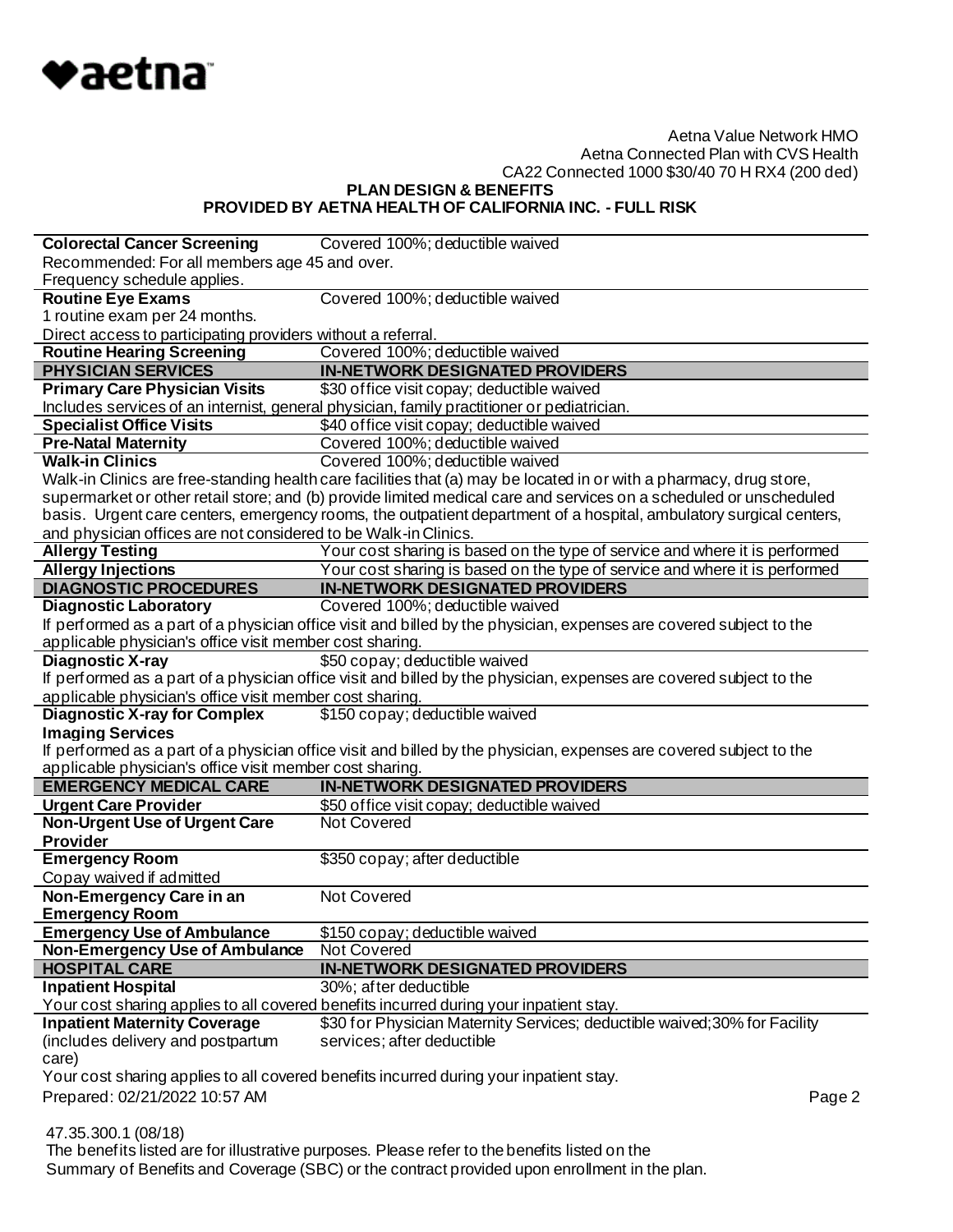

**PLAN DESIGN & BENEFITS**

### **PROVIDED BY AETNA HEALTH OF CALIFORNIA INC. - FULL RISK**

| <b>Outpatient Surgery - Hospital</b>            | 30%; after deductible                                                                                                    |
|-------------------------------------------------|--------------------------------------------------------------------------------------------------------------------------|
|                                                 | Your cost sharing applies to all covered benefits incurred during your outpatient visit.                                 |
| <b>Outpatient Surgery - Freestanding</b>        | 30%; after deductible                                                                                                    |
| <b>Facility</b>                                 |                                                                                                                          |
|                                                 | Your cost sharing applies to all covered benefits incurred during your outpatient visit.                                 |
| <b>MENTAL HEALTH SERVICES</b>                   | <b>IN-NETWORK DESIGNATED PROVIDERS</b>                                                                                   |
| <b>Mental Health Inpatient</b>                  | 30% per admission; after deductible                                                                                      |
|                                                 | Your cost sharing applies to all covered benefits incurred during your inpatient stay.                                   |
| <b>Mental Health Office Visits</b>              | \$40 copay; deductible waived                                                                                            |
|                                                 | Your cost sharing applies to all covered benefits incurred during your outpatient visit.                                 |
| <b>Other Mental Health Services</b>             | Covered 100%; deductible waived                                                                                          |
| <b>SUBSTANCE ABUSE</b>                          | <b>IN-NETWORK DESIGNATED PROVIDERS</b>                                                                                   |
| Inpatient                                       | 30%; after deductible                                                                                                    |
|                                                 | Your cost sharing applies to all covered benefits incurred during your inpatient stay.                                   |
| <b>Residential Treatment Facility</b>           | 30%; after deductible                                                                                                    |
| <b>Substance Abuse Office Visits</b>            | \$40 copay; deductible waived                                                                                            |
|                                                 | Your cost sharing applies to all covered benefits incurred during your outpatient visit.                                 |
| <b>Other Substance Abuse Services</b>           | Covered 100%; deductible waived                                                                                          |
|                                                 |                                                                                                                          |
| <b>OTHER SERVICES</b>                           | <b>IN-NETWORK DESIGNATED PROVIDERS</b>                                                                                   |
| <b>Skilled Nursing Facility</b>                 | 30%; after deductible                                                                                                    |
| Limited to 100 days per year                    |                                                                                                                          |
|                                                 | Your cost sharing applies to all covered benefits incurred during your inpatient stay.                                   |
| <b>Home Health Care</b>                         | \$40 copay; deductible waived                                                                                            |
| Limited to 120 visits per year                  |                                                                                                                          |
|                                                 | Limited to 3 intermittent visits per day by a participating home health care agency; 1 visit equals a period of 4 hrs or |
| less.                                           |                                                                                                                          |
| <b>Hospice Care - Inpatient</b>                 | 30%; after deductible                                                                                                    |
|                                                 | Your cost sharing applies to all covered benefits incurred during your inpatient stay.                                   |
| <b>Hospice Care - Outpatient</b>                | \$40 copay; after deductible                                                                                             |
|                                                 | Your cost sharing applies to all covered benefits incurred during your outpatient visit.                                 |
| <b>Outpatient Short-Term</b>                    | \$40 copay; deductible waived                                                                                            |
| <b>Rehabilitation</b>                           |                                                                                                                          |
| Includes speech, physical, occupational therapy |                                                                                                                          |
| <b>Spinal Manipulation Therapy</b>              | \$15 copay; deductible waived                                                                                            |
| Limited to 20 visits per year                   |                                                                                                                          |

Direct access to participating providers without a referral.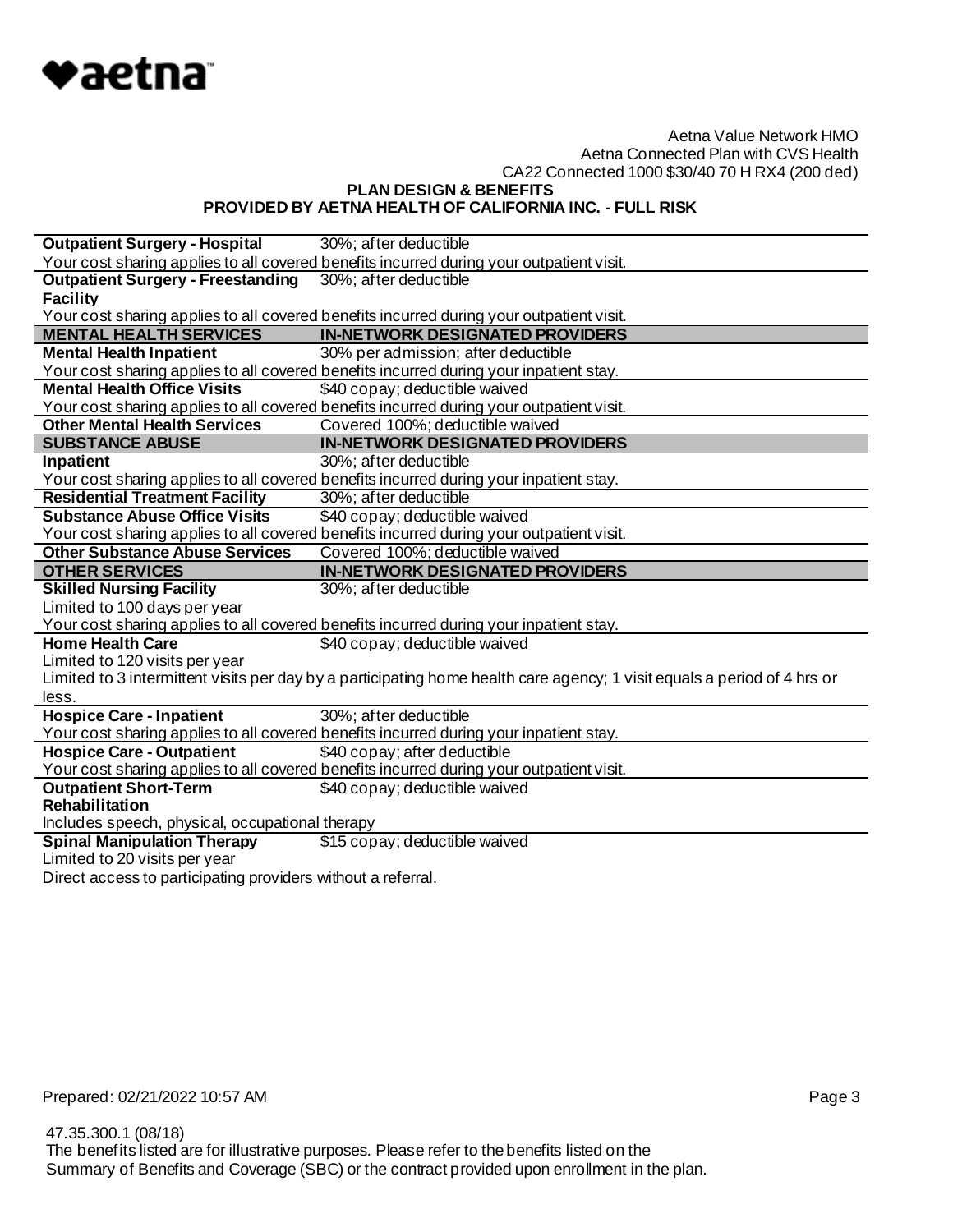

**PLAN DESIGN & BENEFITS PROVIDED BY AETNA HEALTH OF CALIFORNIA INC. - FULL RISK**

| <b>Habilitative Physical Therapy</b>                                                                   | Refer to MBH Outpatient Mental Health All Other                                             |  |
|--------------------------------------------------------------------------------------------------------|---------------------------------------------------------------------------------------------|--|
| <b>Habilitative Occupational Therapy</b>                                                               | Refer to MBH Outpatient Mental Health All Other                                             |  |
| <b>Habilitative Speech Therapy</b>                                                                     | Refer to MBH Outpatient Mental Health All Other                                             |  |
| <b>Autism Behavioral Therapy</b>                                                                       | Refer to MBH Outpatient Mental Health                                                       |  |
| Covered same as any other Outpatient Mental Health benefit                                             |                                                                                             |  |
| <b>Autism Applied Behavior Analysis</b>                                                                | Refer to MBH Outpatient Mental Health Other Services                                        |  |
| Covered same as any other Outpatient Mental Health Other Services benefit                              |                                                                                             |  |
| <b>Autism Physical Therapy</b>                                                                         | Refer to MBH Outpatient Mental Health All Other                                             |  |
| <b>Autism Occupational Therapy</b>                                                                     | Refer to MBH Outpatient Mental Health All Other                                             |  |
| <b>Autism Speech Therapy</b>                                                                           | Refer to MBH Outpatient Mental Health All Other                                             |  |
| <b>Durable Medical Equipment</b>                                                                       | \$30 copay; after deductible                                                                |  |
| <b>Prosthetics</b>                                                                                     | Covered 100%; after deductible                                                              |  |
| <b>Orthotics</b>                                                                                       | Covered 100%; after deductible                                                              |  |
| Orthotics and special footwear covered for persons with foot disfigurement.                            |                                                                                             |  |
| <b>Diabetic Supplies</b>                                                                               | Pharmacy cost sharing applies if Pharmacy coverage is included; otherwise                   |  |
|                                                                                                        | PCP office visit cost sharing applies.                                                      |  |
| <b>Women's Contraceptive drugs and</b>                                                                 | Covered 100%; deductible waived                                                             |  |
| devices not obtainable at a                                                                            |                                                                                             |  |
| pharmacy                                                                                               |                                                                                             |  |
| <b>Affordable Care Act mandated</b>                                                                    | Covered 100%; deductible waived                                                             |  |
| <b>Women's Contraceptives</b>                                                                          |                                                                                             |  |
| <b>Infusion Therapy</b>                                                                                | \$40 copay; deductible waived                                                               |  |
| Administered in the home or                                                                            |                                                                                             |  |
| physician's office                                                                                     |                                                                                             |  |
| <b>Infusion Therapy</b><br>Administered in an outpatient hospital                                      | Your cost sharing is based on the type of service and where it is performed                 |  |
|                                                                                                        |                                                                                             |  |
| department or freestanding facility                                                                    |                                                                                             |  |
| <b>Transplants</b>                                                                                     | 30%; after deductible<br>Preferred coverage is provided at an IOE contracted facility only. |  |
| <b>Bariatric Surgery</b>                                                                               | 30% per admission; after deductible                                                         |  |
|                                                                                                        | Your cost sharing applies to all covered benefits incurred during your inpatient stay.      |  |
| <b>Acupuncture</b>                                                                                     | \$30 copay; deductible waived                                                               |  |
| Limited to 20 visits per year                                                                          |                                                                                             |  |
| <b>FAMILY PLANNING</b>                                                                                 | <b>IN-NETWORK DESIGNATED PROVIDERS</b>                                                      |  |
| <b>Infertility Treatment</b>                                                                           | Your cost sharing is based on the type of service and where it is performed                 |  |
| Diagnosis and treatment of the underlying medical condition only.                                      |                                                                                             |  |
| <b>Fertility Preservation</b>                                                                          | Your cost sharing is based on the type of service and where it is performed                 |  |
| Includes coverage for cryopreservation and storage for iatrogenic infertility                          |                                                                                             |  |
| latrogenic infertility is infertility that may occur as a result of certain types of medical treatment |                                                                                             |  |
| <b>Comprehensive Infertility Services</b> Not Covered                                                  |                                                                                             |  |
|                                                                                                        |                                                                                             |  |

Artificial insemination and ovulation induction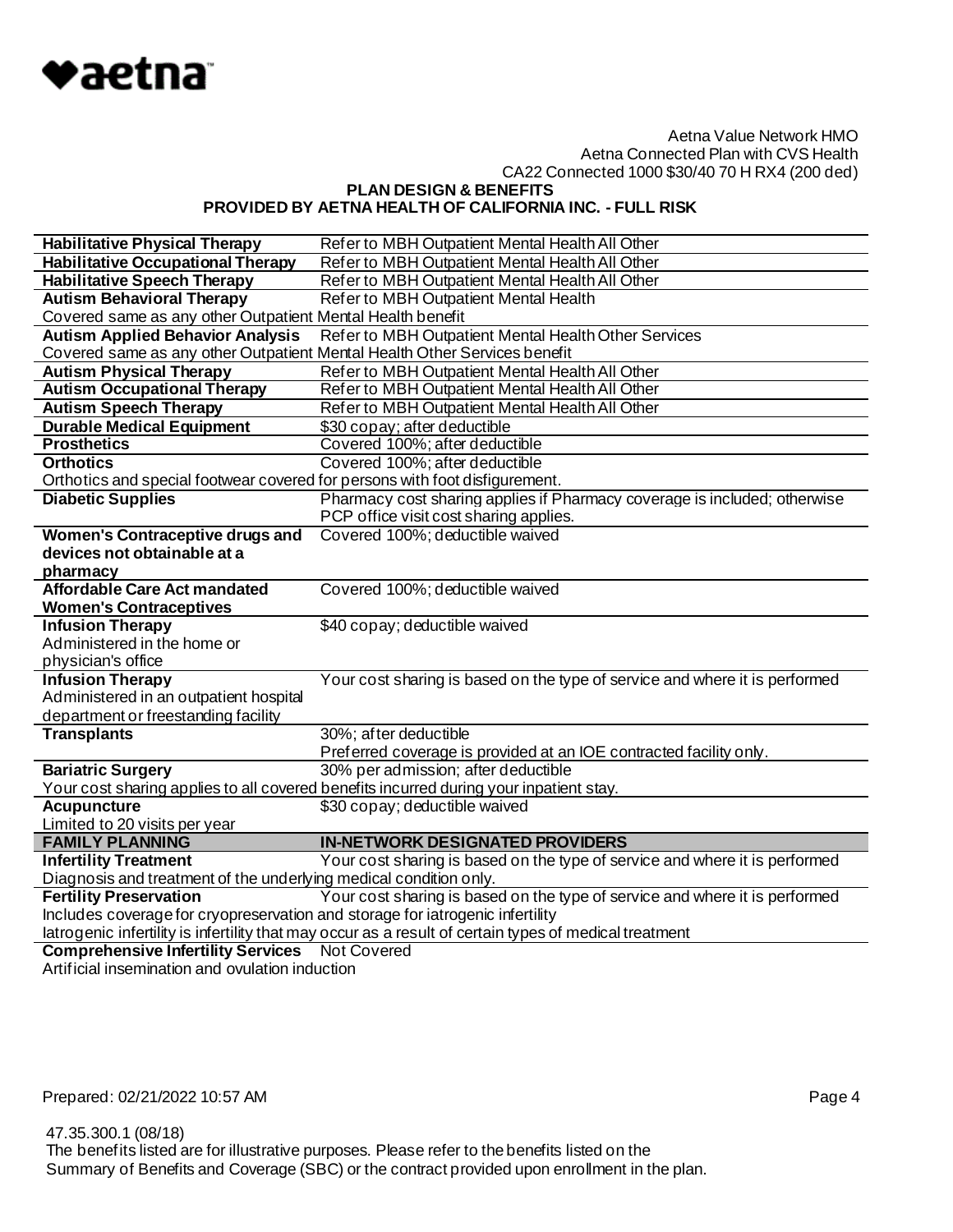

**PLAN DESIGN & BENEFITS**

### **PROVIDED BY AETNA HEALTH OF CALIFORNIA INC. - FULL RISK**

| <b>Advanced Reproductive</b>                | <b>Not Covered</b>                                                          |
|---------------------------------------------|-----------------------------------------------------------------------------|
| <b>Technology (ART)</b>                     |                                                                             |
| Vasectomy                                   | Your cost sharing is based on the type of service and where it is performed |
| <b>Tubal Ligation</b>                       | Covered 100%; deductible waived                                             |
| <b>PRESCRIPTION DRUG BENEFITS</b>           | <b>IN-NETWORK</b>                                                           |
| <b>Pharmacy Plan Type</b>                   | <b>Advanced Control Plan - Aetna</b>                                        |
| <b>Preferred Generic Drugs</b>              |                                                                             |
| Retail                                      | \$10 copay                                                                  |
| <b>Mail Order</b>                           | \$20 copay                                                                  |
| <b>Preferred Brand-Name Drugs</b>           |                                                                             |
| Retail                                      | \$30 copay                                                                  |
| <b>Mail Order</b>                           | \$60 copay                                                                  |
| Non-Preferred Generic and Brand-Name Drugs  |                                                                             |
| Retail                                      | \$55 copay                                                                  |
| <b>Mail Order</b>                           | $$110$ copay                                                                |
| <b>Specialty Drugs</b>                      |                                                                             |
| <b>Preferred Specialty</b>                  | 30%                                                                         |
|                                             | Maximum \$250                                                               |
| <b>Non-Preferred Specialty</b>              | 30%                                                                         |
|                                             | Maximum \$250                                                               |
| <b>Pharmacy Day Supply and Requirements</b> |                                                                             |
| Retail                                      | Up to a 30 day supply from Aetna Managed Pharmacy Network                   |
| <b>Mandatory Maintenance Choice</b>         | After two retail fills, members are required to fill a 90-day supply of     |
|                                             | maintenance drugs at CVS Caremark® Mail Service Pharmacy or at a CVS        |
|                                             | Pharmacy. Otherwise, the member will be responsible for meeting a greater   |
|                                             | cost-sharing (i.e. penalty)                                                 |
| Opt Out                                     | The member must notify us of whether they want to continue to fill at a     |
|                                             | network retail pharmacy by calling the number on the member ID card.        |
| <b>Specialty</b>                            | Up to a 30 day supply                                                       |
|                                             | All prescription fills must be through our preferred specialty pharmacy     |
|                                             | network.                                                                    |
|                                             | Advanced Control Formulary Aetna Insured List                               |
|                                             |                                                                             |

Prepared: 02/21/2022 10:57 AM **Page 5**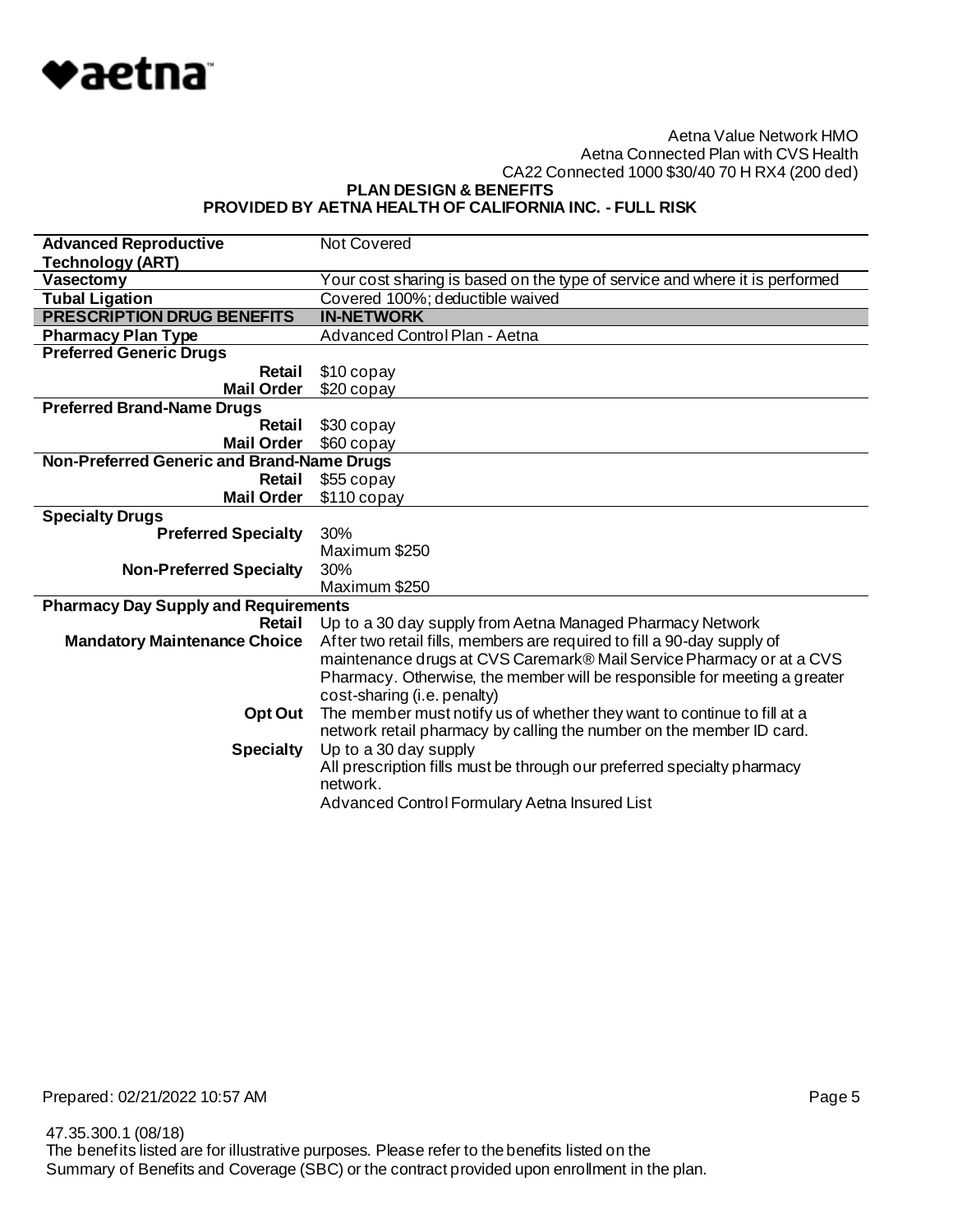

**PLAN DESIGN & BENEFITS**

#### **PROVIDED BY AETNA HEALTH OF CALIFORNIA INC. - FULL RISK**

Deductible waived for generics

**Choose Generics** - If the member or the physician requests brand-name when generic is available, the member pays the applicable copay plus the difference between the generic price and the brand-name price.

**Plan Includes:** Diabetic supplies and Contraceptive drugs and devices obtainable from a pharmacy.

Contraceptives covered up to a 12 month supply. Contraceptive copay strategy applies.

Includes sexual dysfunction drugs for females and males, including daily dose, additional 6 tablets a month for males for erectile dysfunction.

Oral fertility drugs included.

A limited list of over-the-counter medications are covered when filled with a prescription.

Oral chemotherapy drugs covered 100%

Precertification and quantity limits included

Step Therapy included

Seasonal Vaccinations covered 100% in-network

Preventive Vaccinations covered 100% in-network

One transition fill allowed within 90 days of member's effective date

Affordable Care Act mandated female contraceptives and preventive medications covered 100% in-network.

**Prescription Drug Deductible**(per \$200 Individual

calendar year)

#### \$400 Family

All covered pharmacy expenses accumulate toward the pharmacy deductible.

Unless otherwise indicated, the pharmacy deductible must be met prior to pharmacy benefits being payable.

Once family pharmacy deductible is met, all family members will be considered as having met their pharmacy

# deductible for the remainder of the year.

**GENERAL PROVISIONS**

**Dependents Eligibility** Spouse, children from birth to age 26 regardless of student status.

**Exclusions and Limitations**

#### **Health benefits and health insurance plans are offered and/or underwritten by Aetna Health of California Inc. Each insurer has sole financial responsibility for its own products.**

This material is for information only. Health benefits plans contain exclusions and limitations.

Not all health services are covered. See plan documents for a complete description of benefits, exclusions, limitations and conditions of coverage. Plan features and availability may vary by location and are subject to change.

You may be responsible for the health care provider's full charges for any non-covered services, including circumstances where you have exceeded a benefit limit contained in the plan. Providers are independent contractors and are not our agents. Provider participation may change without notice. We do not provide care or guarantee access to health services.

The following is a list of services and supplies that are *generally* not covered. However, your plan documents may contain exceptions to this list based on state mandates or the plan design or rider(s) purchased by your employer.

• All medical and hospital services not specifically covered in, or which are limited or excluded by your plan documents.

• Cosmetic surgery, including breast reduction.

Prepared: 02/21/2022 10:57 AM **Page 6** 

47.35.300.1 (08/18)

 The benefits listed are for illustrative purposes. Please refer to the benefits listed on the Summary of Benefits and Coverage (SBC) or the contract provided upon enrollment in the plan.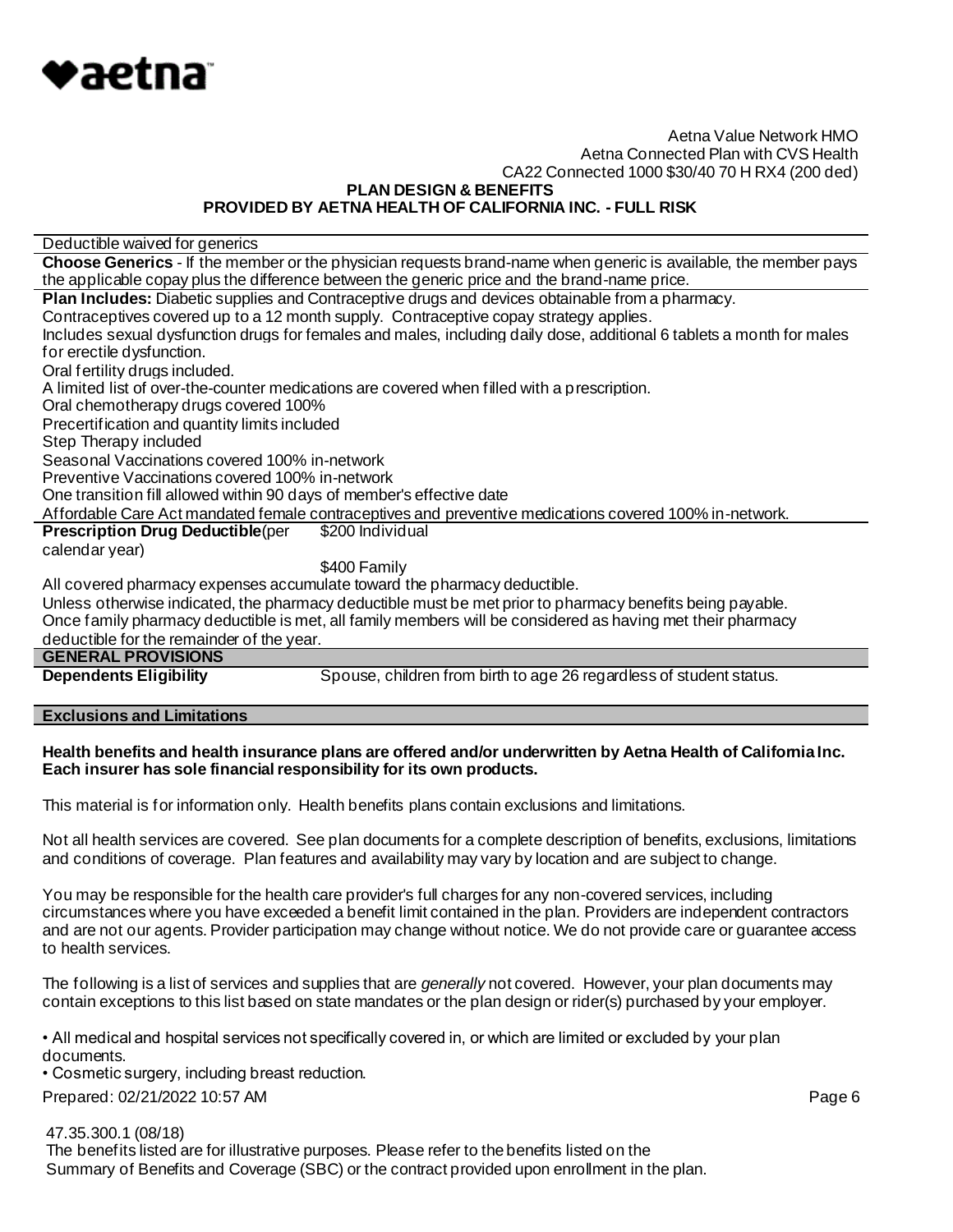

**PLAN DESIGN & BENEFITS**

**PROVIDED BY AETNA HEALTH OF CALIFORNIA INC. - FULL RISK**

- Custodial care.
- Dental care and dental x-rays.
- Donor egg retrieval.
- Durable medical equipment.

• Experimental and investigational procedures, except for coverage for medically necessary routine patient care costs for members participating in a cancer clinical trial.

- Hearing aids.
- Home births.
- Immunizations for travel or work except where medically necessary or indicated.
- Implantable drugs and certain injectable drugs including injectable infertility drugs.

• Infertility services, including artificial insemination and advanced reproductive technologies such as IVF, ZIFT, GIFT, ICSI and other related services, unless specifically listed as covered in your plan documents.

- Long-term rehabilitation therapy.
- Non-medically necessary services or supplies.
- Orthotics except diabetic orthotics.

• Outpatient prescription drugs (except for treatment of diabetes), unless covered by a prescription plan rider and overthe-counter medications (except as provided in a hospital) and supplies.

- Radial keratotomy or related procedures.
- Reversal of sterilization.

• Services for the treatment of sexual dysfunction or inadequacies including therapy, supplies or counseling or prescription drugs.

- Special duty nursing.
- Therapy or rehabilitation other than those listed as covered.
- Treatment of behavioral disorders.

• Weight control services including surgical procedures, medical treatments, weight control/loss programs, dietary regimens and supplements, appetite suppressants and other medications; food or food supplements, exercise programs, exercise or other equipment; and other services and supplies that are primarily intended to control weight or treat obesity, including Morbid Obesity, or for the purpose of weight reduction, regardless of the existence of comorbid conditions.

In case of emergency, call 911 or your local emergency hotline, or go directly to an emergency care facility.

**If you require language assistance, please call the Member Services number located on your ID card, and you will be connected with the language line if needed; or you may dial direct at 1-888-982-3862 (140 languages are available. You must ask for an interpreter). TDD 1-800-628-3323 (hearing impaired only).**

**Si requiere la asistencia de un representante que hable su idioma, por favor llame al número de Servicios al Miembro que aparece en su tarjeta de identificación y se le comunicará con la línea de idiomas si es necesario; de lo contrario, puede llamar directamente al 1-888-982-3862 (140 idiomas disponibles. Debe pedir un intérprete). TDD-1-800-628-3323 (sólo para las personas con impedimentos auditivos).**

Plan features and availability may vary by location and group size.

For more information about Aetna plans, refer to **www.aetna.com.** While this material is believed to be accurate as of the production date, it is subject to change.

Aetna and MinuteClinic, LLC (which either operates or provides certain management support services to MinuteClinic branded walk-in clinics) are both within the CVS Health family.

Prepared: 02/21/2022 10:57 AM **Page 7** 

 47.35.300.1 (08/18) The benefits listed are for illustrative purposes. Please refer to the benefits listed on the Summary of Benefits and Coverage (SBC) or the contract provided upon enrollment in the plan.